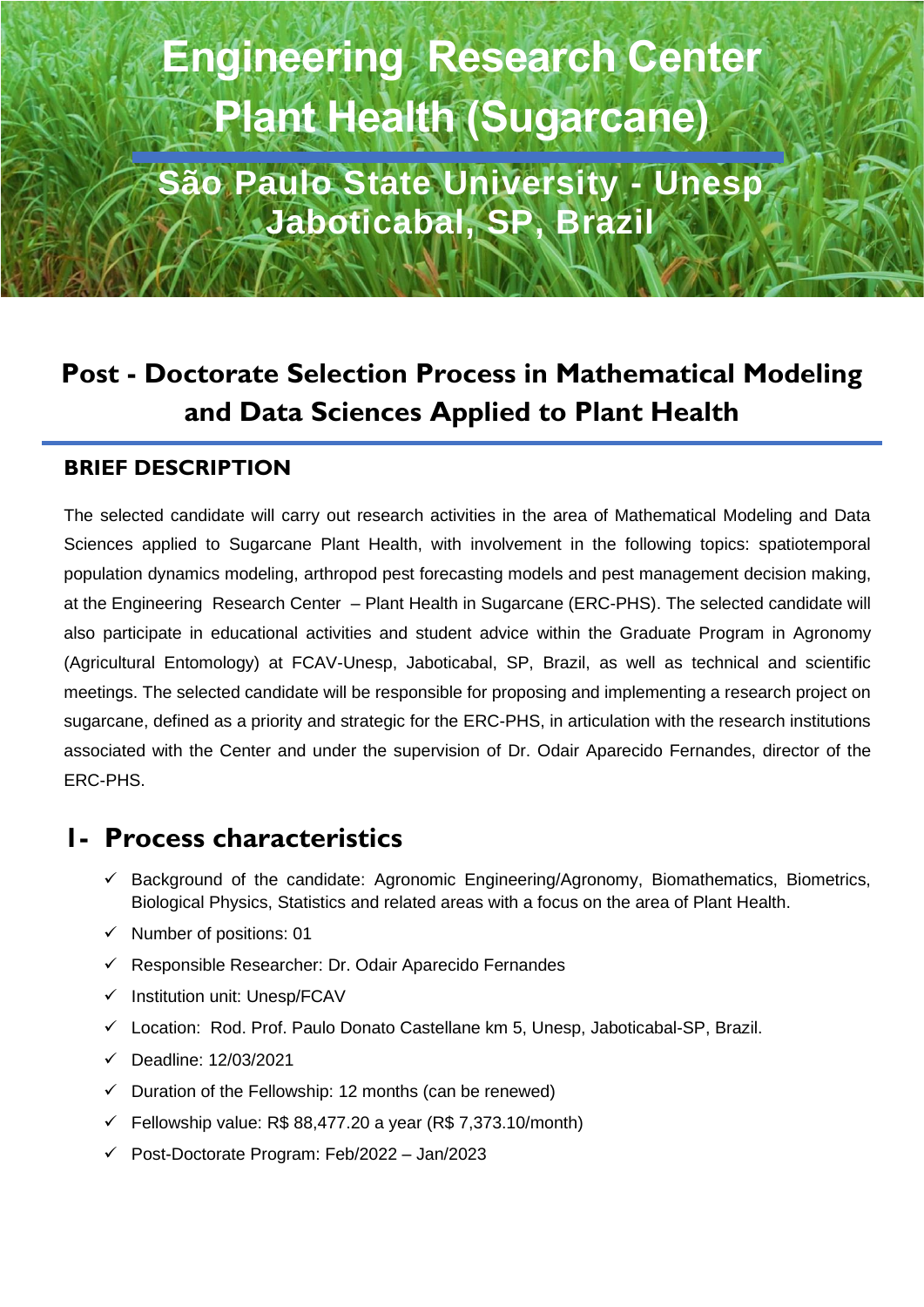## **2- Candidate requirements**

 The candidate must have a Ph**.**D**.** degree developed in a topic related to the area of Mathematics, Statistics and related domains. The candidate must demonstrate training and interest in the area described, as well as predisposition for interdisciplinary research. It is considered relevant, but not mandatory, that the candidate presents knowledge and experience in studies applied to sugarcane and publications in indexed scientific journals.

 The candidate must have earned the Ph.D. less than seven years ago upon the application. He/She must have exclusive dedication to the Post-Doctoral program. Candidates with international research experience (short and long internships, participation in collaborations) are strongly desired.

The candidate must have availability of residence in the city of Jaboticabal, SP.

## **3- Documents required for enrollment**

#### ✓ **Resume**

Brazilian or foreign candidates must send an updated curriculum vitae (CV), being allowed to send the curriculum of Plataforma Lattes – CNPq. Curriculum Vitae must be sent as a "pdf" file. If the candidate is selected, the supporting documents related to education, professional and academic experiences will be requested to complete the process and grant the fellowship. If the candidate does not present the documents when requested, he or she will be eliminated from the process.

#### ✓ **Cover letter**

 The candidate must prepare an objective cover letter (up to two pages) stating his/her motivations and expectations for the post doctorate program. The candidate must also report his/her expectation and adherence of competences and skills to the requirements of this postdoctoral opportunity.

#### ✓ **Reference letter**

The candidate must present two reference letters prepared by his/her former advisors or supervisors, in which they report the candidate's qualifications for the post-doctorate position.

**Important** – All documents mentioned above (resume/CV, cover letter, reference letters) may be submitted in Portuguese or English.